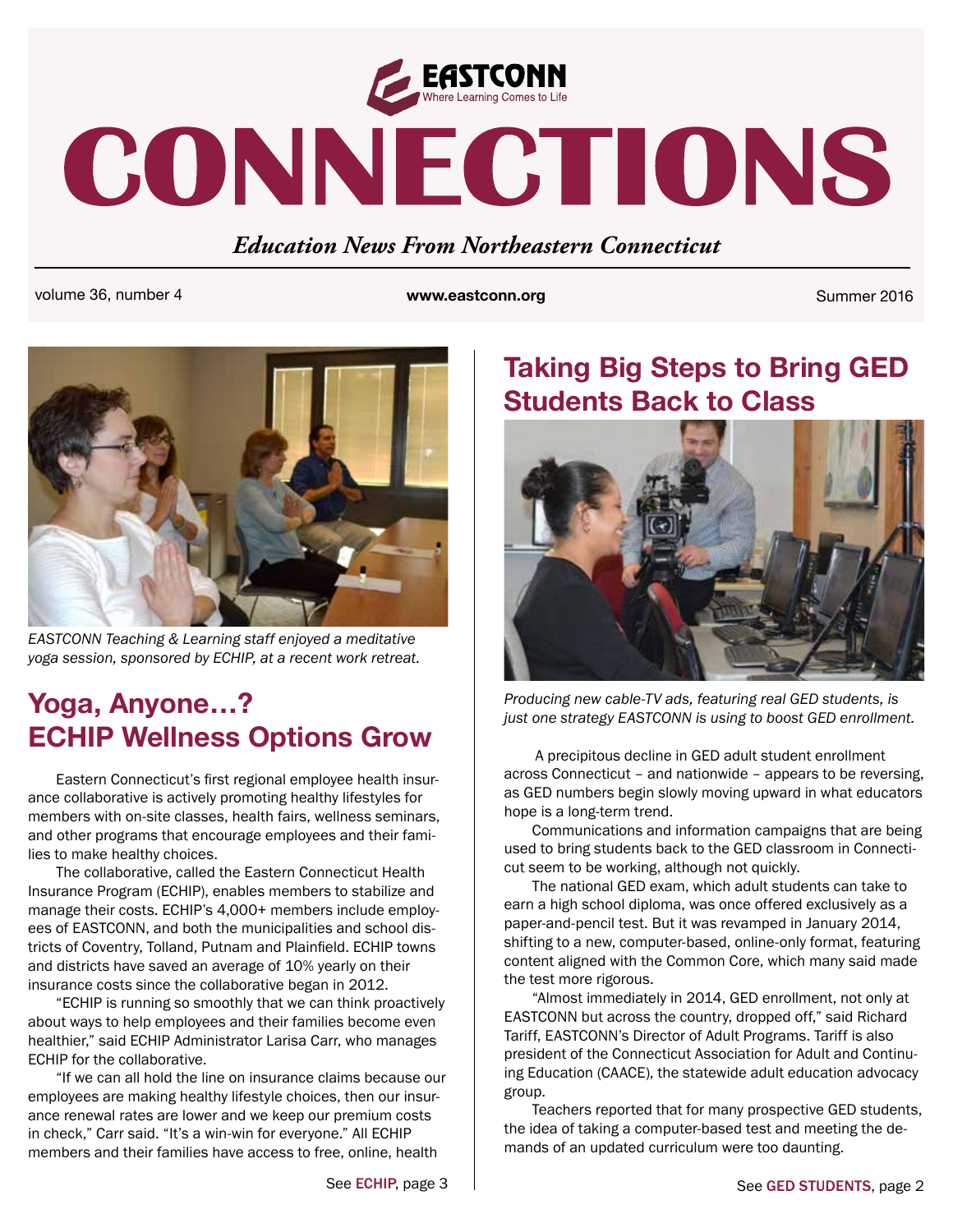#### GED STUDENTS from page 1

In eastern Connecticut, the decline in numbers and anecdotal surveys of adult students supported that conclusion.

 "For example, between 2011 and the end of 2013, we had an average of 113 adults per year earn their GED through EASTCONN," Tariff said. "In 2014-2015, only 12 students earned their GED through EASTCONN. That's a huge drop. But things are starting to improve. In 2015-2016, EASTCONN will award GED diplomas to 40 adults, so we're optimistic that those numbers will continue to grow." [EASTCONN also offers other pathways to a high school diploma that are not connected to the GED test.]

Different regions of the state report similar experiences. Lawrence Covino, Director of Bristol Adult Education, said that a signifcant drop in Bristol's GED graduates following implementation of the new GED test. "We went from 79 graduates in 2013-14 to 22 in 2014-2015," Covino said, adding, "But we are up to 29 in 2015-2016."

The Connecticut State Department of Education (CSDE) reported that from January 1 through April 30, 2014, statewide, there were only 241 GED test-takers, with a pass rate of 40%. In 2015, during that same period, CSDE reported that the number of test-takers had jumped to 528, with a pass rate of 54%, a marked improvement. Earlier this year, the GED Testing Services, which oversees the GED test, announced that the passing score for the GED exam would be lowered, also improving test-takers' ability to earn their diplomas.

Nationwide, in 2013, about 800,000 adults took the GED test and nearly 560,000 passed. But in 2014, 248,000 people nationally took the GED test, and just 86,000 passed, according to data from GED Testing Services. [Note: More recent data was not available at press time.]

"We still have a ways to go," said EASTCONN Assistant Director of Adult Programs Kristin Hempel. "But we feel that our information campaigns in the EASTCONN region are having a positive impact."

Other good news? Enrollment in EASTCONN's Spanish GED seems to be holding steady. Nevertheless, GED information campaigns will continue to be aimed at the EASTCONN region's English speakers and Spanish-language adults, Hempel said.

EASTCONN joins other Connecticut Adult Education programs that are using a variety of information campaign strategies.

 EASTCONN's efforts include: cable-TV ads; revamped Adult Education Web site pages, which are newly translated into Spanish; GED TV ads at Windham DMV's waiting-room; social media campaigns; direct mail and Internet outreach to former and current students; newspaper ads; referral-incentive initiatives; in-person outreach at schools and community events; bilingual materials distribution regionally; and the addition of a bilingual adult education outreach specialist who will connect with Windham's Spanish-language community.

But will GED numbers ever rebound completely?

"I don't think the number of GED students will increase to their pre-2014 levels," predicted Bristol's Covino.

"Also, the improving economy tends to pull people away from school and into the workforce. I think [Adult Education's] focus on workforce and employability will help draw more people into our programs. It's no longer just about the high school degree, it's now about the whole person … ."

Learn more about EASTCONN's GED program from Kristin Hempel at [khempel@eastconn.org,](mailto:khempel@eastconn.org) or 860-423-2591.

### **EASTCONN's Annual Meeting**



*Connecticut's Commissioner of Education Dianna Wentzell delivered the keynote address to 60 EASTCONN board members, staff and students during EASTCONN's annual board meeting in late May. Attendees strolled around, reading colorful programs and services displays, chatting with colleagues and board members, while enjoying hot and cold appetizers. Once the public meeting got underway, talented drama students from EASTCONN's Arts at the Capitol Theater (ACT) arts magnet high school treated everyone to a performance of a scene from the play, "The Dining Room." Executive Director Paula M. Colen introduced Commissioner Wentzell, who gave a well-received talk, after which Colen celebrated a number of long-time agency employees. The EASTCONN board also sat for its annual photo, joined by Commissioner Wentzel. See more photos on EASTCONN's Facebook page.*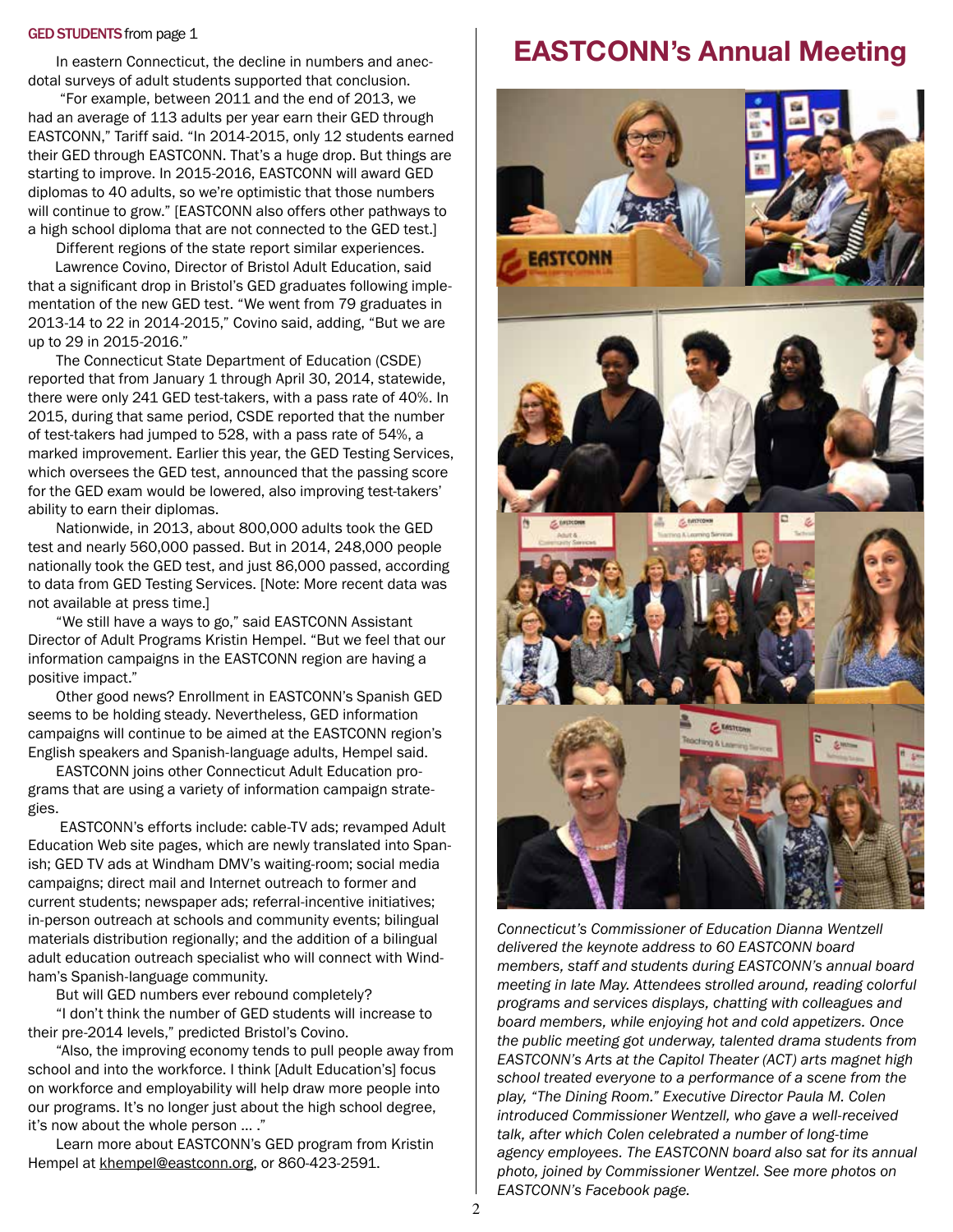#### **Professional Notes**



Toni Ryan, Ed.D., EASTCONN's Student Services Director of Curriculum, Instruction and Assessment, presented "Humanitas: Using the Liberal Arts for Liberation in Educational Leadership Degree Programs" at the late-spring Naugatuck Valley Community College conference, "The Role of the Liberal Arts in Higher Education and Democracy."

*Toni Ryan, Ed.D.*

#### **ECHIP** from page 1

programming, as well as fu-shot clinics, and health fairs, Carr said. Members can also participate in health-risk assessments on a new employee ECHIP Web site.

"Each ECHIP member has to fgure out what health programs work best for its employees," said Carr, "and everyone reports that voluntary participation in wellness programs is solid and growing."

At EASTCONN, ECHIP supports a range of activities, including yoga classes, lunch-'n-learns and seminars on topics like cancer, diabetes, sleep, stress reduction and healthy-cooking. EASTCONN has offered health fairs and incentivized walk/bike/ run/paddle challenges, and will do so again in 2016-2017.

Plainfeld employees participate in health fairs, walking and wellness activity-tracking, as well as yoga classes, said Darlene Hill, who coordinates ECHIP initiatives for Plainfeld. "We believe with the right motivation, knowledge and tools, staff will succeed at maintaining a healthy lifestyle," she said.

Beth Bauer coordinates Coventry's programs, including health fairs, yoga, Weight Watchers subsidies, cooking and nutrition demonstrations and free access to town kayaks. A fitness challenge is in the works. "Wellness is a key component of our health insurance program," said Bauer. "Our goal is to prevent what is preventable and diminish the negative impact of illness when it can't be prevented."

Tolland cuts insurance premiums by up to 3% for employees who meet certain wellness criteria, according to Michael Wilkinson, who coordinates Tolland's initiatives. "Tolland sees wellness programs for employees as an integral part of our overall health insurance strategy," he said. Tolland offers wellness classes, cooking sessions, health screenings, online lunch-'n-learns and exercise programs.

 Putnam subsidizes Weight Watchers memberships, health fairs, walk/bike/run/paddle challenges and yoga. They also partner with Day-Kimball Hospital on wellness programming.

To learn more, contact Larisa Carr at **lcarr@eastconn.org**, or at 860-455-1546. Visit [www.echipct.org](http://www.echipct.org).

#### EASTCONN *Connections*

Writer/Editor: Teddie Sleight ~ tsleight@eastconn.org Assistant: Cindy Laurendeau ~ [claurendeau@eastconn.org](mailto:claurendeau@eastconn.org)

[Communications Department](%20mailto:connections@eastconn.org) [Dotty Budnick](mailto:dbudnick@eastconn.org), Director ~ dbudnick@eastconn.org

EASTCONN Administration Paula M. Colen, Executive Director

EASTCONN, 376 Hartford Turnpike, Hampton, CT 06247 860-455-0707 Fax: 860-455-0691

#### **Adult Programs Celebrates Move to New Danielson Facility**



*On a blustery, chilly day in May, nearly 80 people attended a ribbon-cutting ceremony to celebrate the opening of EAST-CONN's new Adult Programs facility at 524 Westcott Road in the Danielson section of Killingly. Joining the group to share congratulations and confrm the importance of adult education in northeastern Connecticut, were numerous school, local and state offcials and dignitaries, as well as EASTCONN administrators, including Executive Director Paula M. Colen, EASTCONN Adult Programs Director Rich Tariff and EASTCONN Executive Board Chairman Herb Arico. Among the speakers were Killingly Superintendent Kevin Farr. Tours of the building, and a light buffet luncheon, followed. Below, welcome ribbon-cutting guests mingled in the Westcott Road site's entrance and main lobby. Learn more about EASTCONN Adult Programs from Rich Tariff, at rtariff@eastconn.org, or 860-779-3770.*